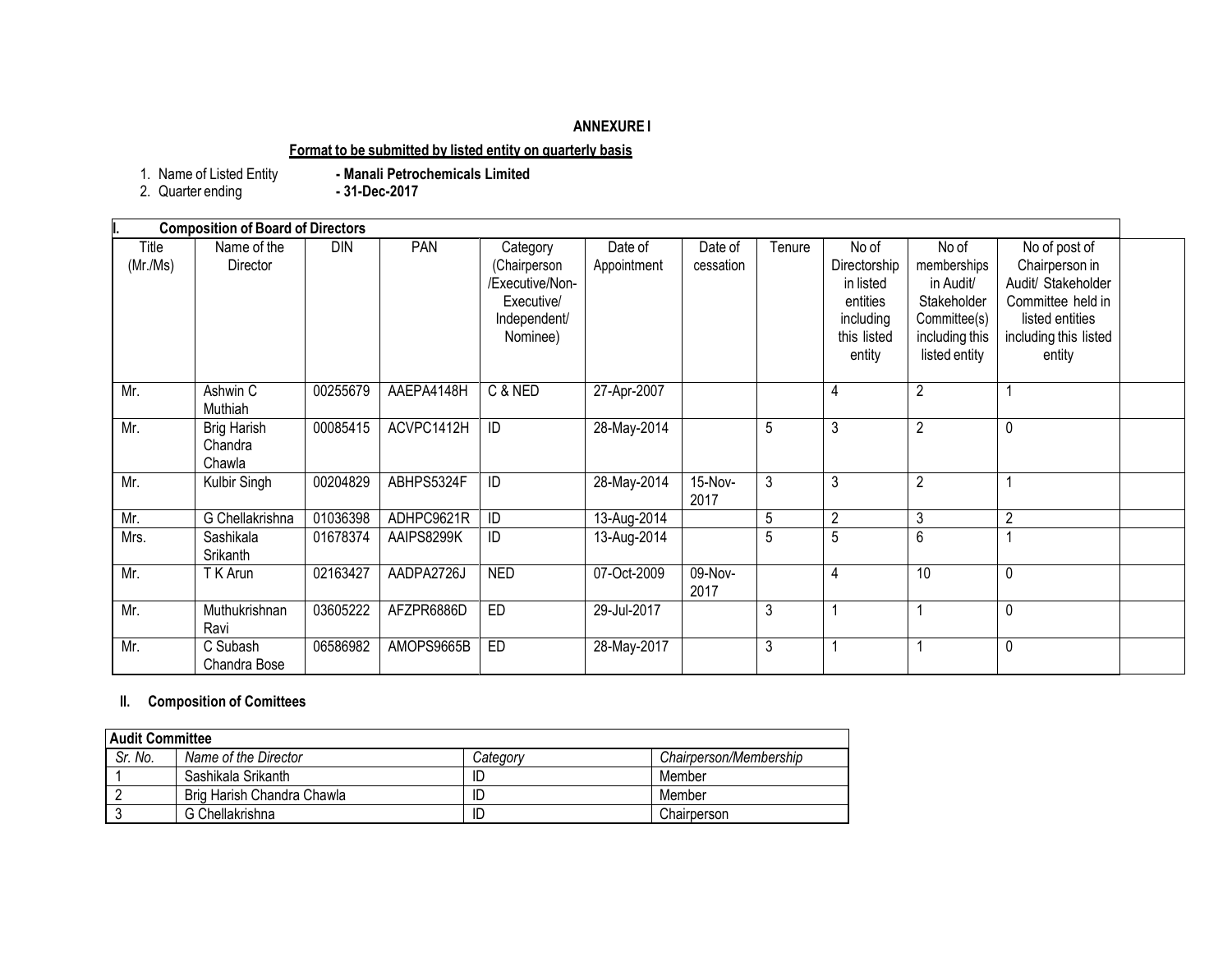| <b>Stakeholders Relationship Committee</b> |                       |          |                        |  |  |
|--------------------------------------------|-----------------------|----------|------------------------|--|--|
| Sr. No.                                    | Name of the Director  | Categorv | Chairperson/Membership |  |  |
|                                            | Muthukrishnan Ravi    | ЕD       | Member                 |  |  |
|                                            | Ashwin C Muthiah      | C & NED  | Chairperson            |  |  |
|                                            | C Subash Chandra Bose | ЕD       | Member                 |  |  |

| <b>Risk Management Committee</b> |                      |                 |                        |  |
|----------------------------------|----------------------|-----------------|------------------------|--|
| Sr. No.                          | Name of the Director | <i>Category</i> | Chairperson/Membership |  |
|                                  | Sashikala Srikanth   | IC              | Chairperson            |  |
|                                  | Muthukrishnan Ravi   | ЕD              | Member                 |  |

| <b>Nomination and Remuneration Committee</b> |                            |          |                        |  |  |
|----------------------------------------------|----------------------------|----------|------------------------|--|--|
| Sr. No.                                      | Name of the Director       | Category | Chairperson/Membership |  |  |
|                                              | Ashwin C Muthiah           | C & NED  | Member                 |  |  |
|                                              | Sashikala Srikanth         | ID       | Member                 |  |  |
|                                              | Brig Harish Chandra Chawla | ID       | Chairperson            |  |  |

| III.<br><b>Meeting of Board of Directors</b>           |                                                     |                                                                      |
|--------------------------------------------------------|-----------------------------------------------------|----------------------------------------------------------------------|
| Date(s) of Meeting (if any) in the<br>previous quarter | Date(s) of Meeting (if any) in the relevant quarter | Maximum gap between any two<br>consecutive (in number of days)<br>68 |
| 04-Sep-2017                                            | 05-Dec-2017                                         |                                                                      |
| 27-Sep-2017                                            | 05-Dec-2017                                         |                                                                      |

| IV.<br><b>Meeting of Committees</b>           |                                                                        |                                                      |                                                                        |                                                                   |  |  |
|-----------------------------------------------|------------------------------------------------------------------------|------------------------------------------------------|------------------------------------------------------------------------|-------------------------------------------------------------------|--|--|
| Name of the committee                         | $Date(s)$ of<br>meeting of the<br>committee in the<br>relevant quarter | Whether<br>requirement of<br>Quorum met<br>(details) | $Date(s)$ of<br>meeting of the<br>committee in the<br>previous quarter | Maximum gap between any<br>two consecutive (in number of<br>days) |  |  |
| <b>Stakeholders Relationship</b><br>Committee | 05-Dec-2017                                                            | Yes                                                  | 04-Sep-2017                                                            | 91                                                                |  |  |
| <b>Audit Committee</b>                        | 05-Dec-2017                                                            | Yes                                                  | 04-Sep-2017                                                            |                                                                   |  |  |
| Nomination & Remuneration<br>Committee        | 05-Dec-2017                                                            | Yes                                                  | 04-Sep-2017                                                            |                                                                   |  |  |